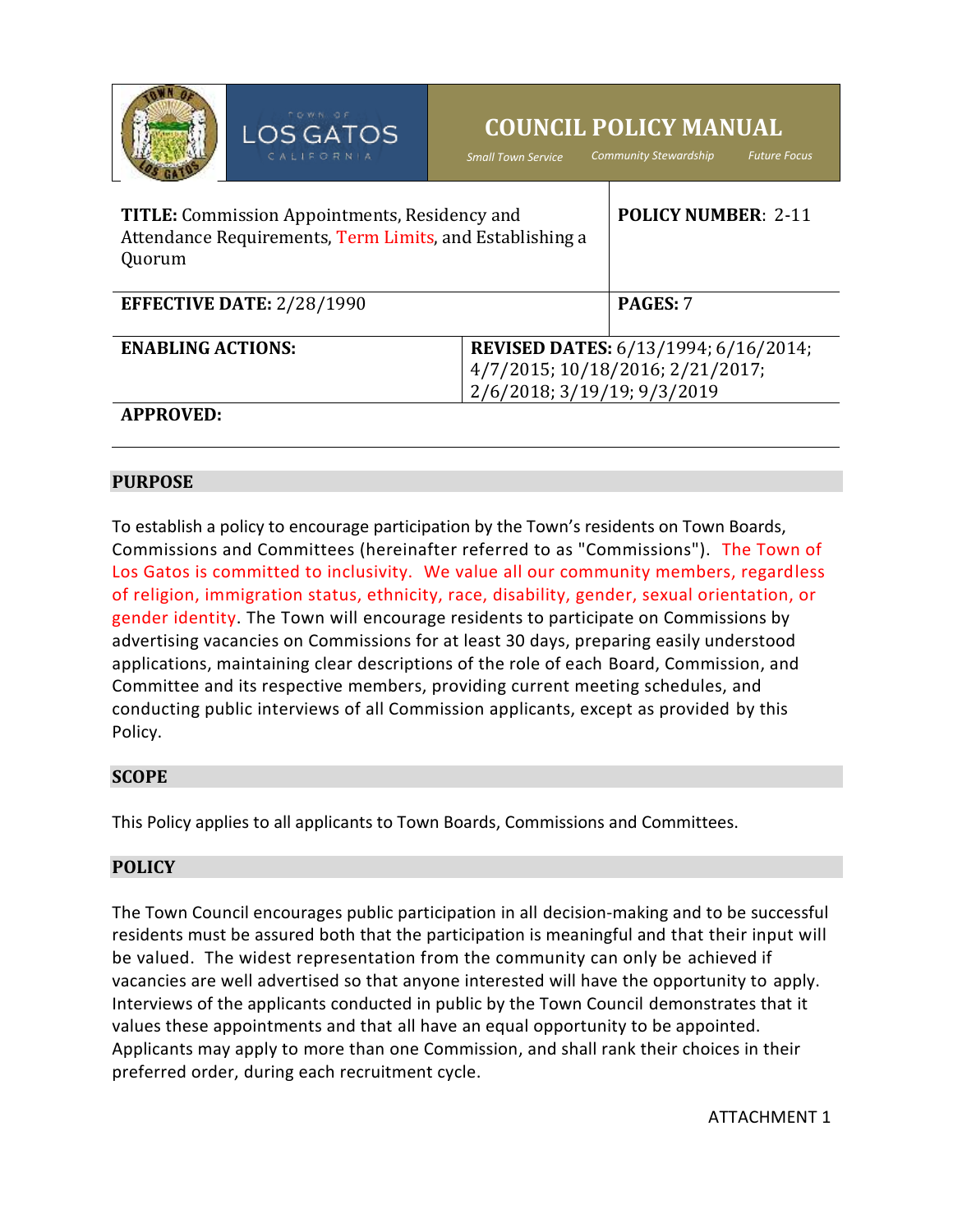| <b>TITLE:</b> Commission Appointments, Residency and | <b>PAGE:</b> | <b>POLICY NUMBER:</b> |
|------------------------------------------------------|--------------|-----------------------|
| Attendance Requirements, Term Limits, and            | 2 of 7       | $2 - 11$              |
| Establishing a Quorum                                |              |                       |
|                                                      |              |                       |

To ensure the greatest possible participation by the public, it is the Town's policy that no person shall be appointed to more than one Commission except in those cases where they are ex-officio members of other Boards, Commissions and Committees. This Policy does not apply to Commission members serving as representatives of their Commission who have been appointed by the Town Council. (Revised on 4/07/15)

# **RESIDENCY REQUIREMENTS**

Residency within the incorporated municipal limits of the Town of Los Gatos, California is required for appointment and continued membership on all Town of Los Gatos Boards, Commissions, and Committees, with the exception of the Youth Commission.

Youth Commission:

The members shall be students who are entering grades 8 through 12 in the fall. Membership for the students requires either residency in the incorporated limits of the Town of Los Gatos or residency in the unincorporated areas of the County of Santa Clara, which have a Los Gatos mailing address.

# **ATTENDANCE REQUIREMENTS**

- 1. All members of all appointive Town Advisory Bodies should attend all regular and special meetings of said Advisory Bodies.
- 2. Any member not in attendance at a regular meeting of said Advisory Body for at least 70% of the meeting shall be considered absent.
- 3. Any member of an appointive Town Advisory Body who is absent from the number of regular meetings listed below appropriate to his or her Advisory Body shall, as a result, surrender his or her office on the Advisory Body and the office shall be considered vacant.
	- a. For an Advisory Body which holds six (6) or more regular meetings per a consecutive twelve (12) month period: three (3) regular meetings.
	- b. For an Advisory Body which holds five (5) or fewer regular meetings per a consecutive twelve (12) month period: two (2) regular meetings.
	- c. For an Advisory Body which holds sixteen (16) or more regular meetings per a consecutive twelve (12) month period: eight (8) regular meetings.
- 4. The vacant position shall be filled by appointment by a majority vote of the Town Council, for a term equal to the unexpired portion of the office vacated. Any member removed from office due to non-attendance may re-apply to serve on a Town Advisory Body but will not be treated as an incumbent in any subsequent application to the same Advisory Body.
- 5. If a Youth Commissioner liaison misses three meetings of a liaison Commission during a \*consecutive twelve (12) month period, the Youth Commission shall appoint a different Youth Commissioner as liaison.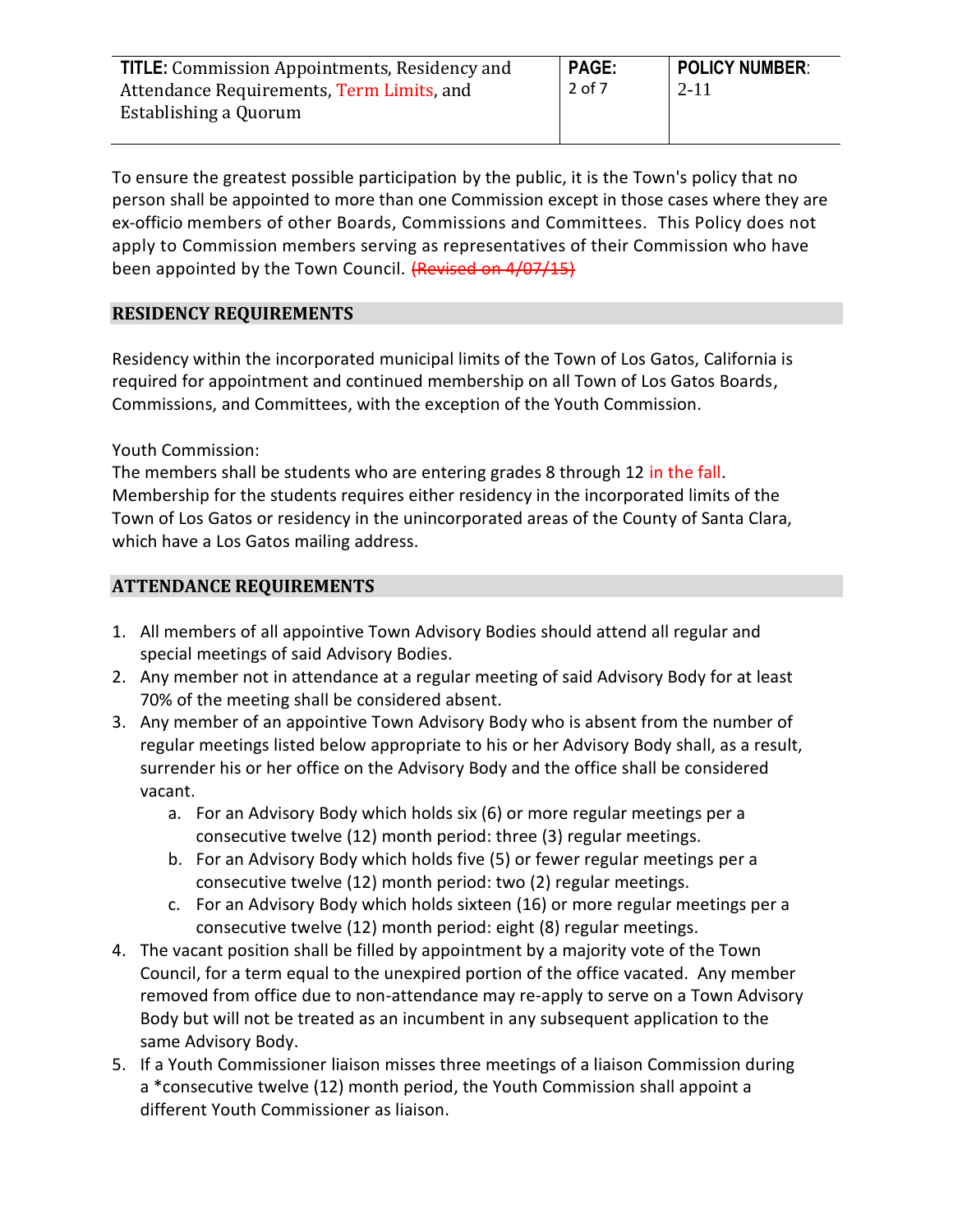| <b>TITLE:</b> Commission Appointments, Residency and | <b>PAGE:</b> | <b>POLICY NUMBER:</b> |
|------------------------------------------------------|--------------|-----------------------|
| Attendance Requirements, Term Limits, and            | 3 of 7       | 2-11                  |
| Establishing a Quorum                                |              |                       |

\*Consecutive twelve (12) month period is defined as any consecutive twelve-month period beginning with the first absence. A regular meeting shall not be cancelled and replaced with a special meeting in order to alleviate an absence by an advisory body member.

## **TERM LIMITS**

Term Limits are established as follows for adult Commissioners:

- 1. There shall be at least two incumbents on each Commission to maintain institutional knowledge.
- 2. A term limit consists of two consecutive full terms on the same Commission.
- 3. After serving two consecutive full terms on the same Commission, a person is not eligible to serve an additional term until at least the length of one full term for that Commission has elapsed since that person last held the position.
- 4. A person appointed to serve a partial term of two years or less is eligible to serve an additional two consecutive full terms on the same Commission.
- 5. A partial term of more than two years is deemed to be one full term for the same Commission.
- 6. Term limits apply prospectively beginning with the terms that commence on or after January 1, 2022.

### **QUORUM REQUIREMENTS**

The number of members needed to constitute a quorum on any Town Advisory Body shall be a majority of the total number of filled seats.

### **PROCEDURES**

The following procedures will be followed by the applicant, the Town Clerk, and the Town Council for the appointment of applicants to Town Commissions:

#### **Responsibility and Actions: Town Clerk**

### **A. Annual Recruitments**

Adult Commission members' terms begin on January  $1<sup>st</sup>$  and end December 31 $<sup>st</sup>$ , Youth</sup> Commissioners' terms follow the academic year and begin on August 1 and end on June 30**.**  The Town Clerk shall perform the following duties in conducting an annual recruitment for Commission members:

1. Notify Town Council of vacancies on Commissions by indicating the names of the Commissions, the number of terms expiring or being vacated, names of individual(s) with expiring terms or vacating seats, advertising periods (at least 30 days) and the date of interview.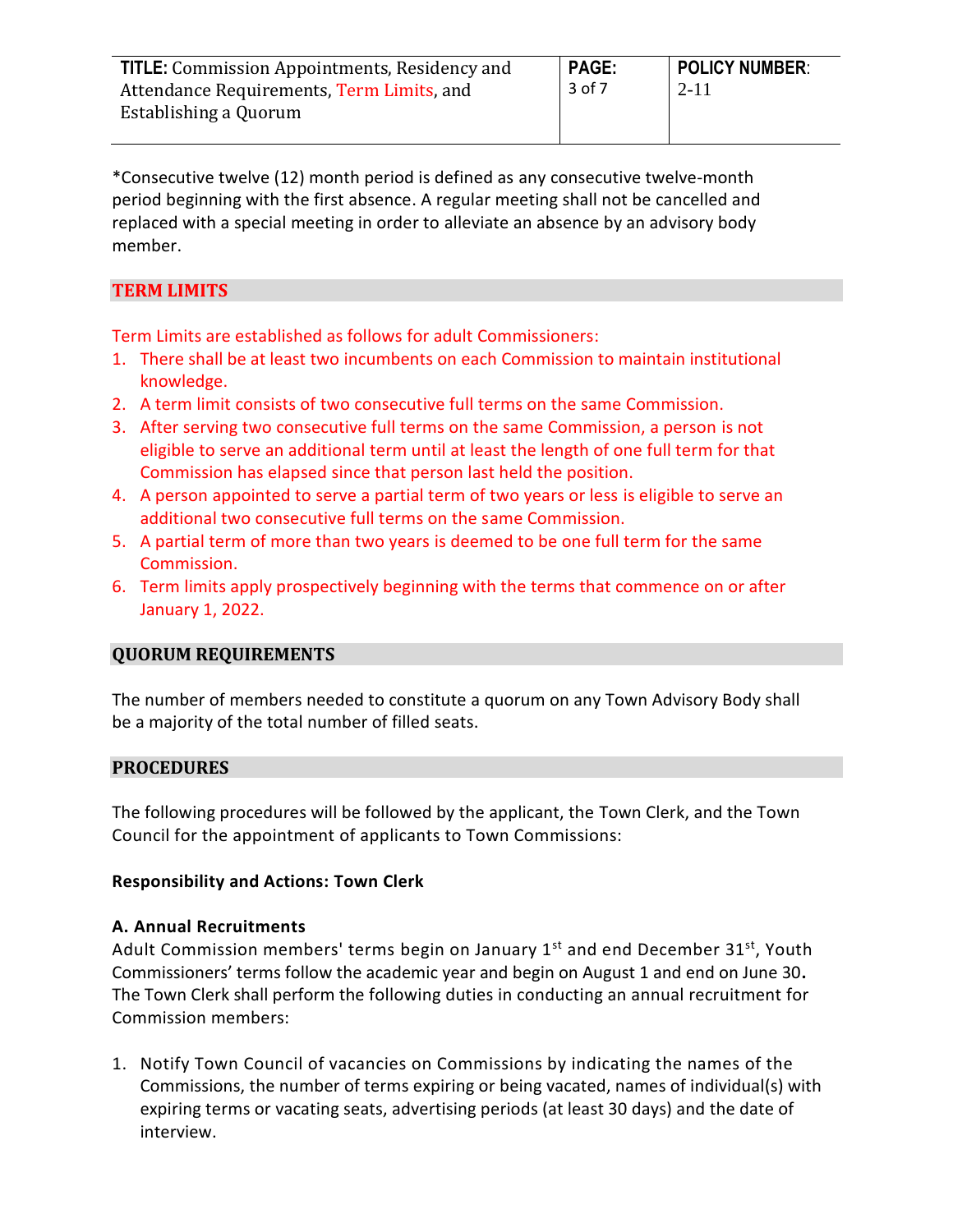| <b>TITLE:</b> Commission Appointments, Residency and | <b>PAGE:</b> | <b>POLICY NUMBER:</b> |
|------------------------------------------------------|--------------|-----------------------|
| Attendance Requirements, Term Limits, and            | 4 of 7       | 2-11                  |
| Establishing a Quorum                                |              |                       |

- 2. Advertise the vacancies, including the application deadline and the interview date, which shall be set for no later than the second Town Council meeting in December for Adult Commissioners, and by the fourth Wednesday in May, no earlier than 4:00 p.m., for Youth Commissioners.
- 3. Prepare and maintain easily understood applications for appointment to Commissions. Applications shall include the following policy information:
	- a. Prior to initial appointment to any Commission, non-incumbent applicants must be interviewed by the Town Council. The applications of those not appearing will be held for the next recruitment.
	- b. If an incumbent Commissioner is requesting reappointment to the same Commission, the incumbent may submit a request to be interviewed by telephone, with their application, instead of attending the interview or must submit a letter prior to the interviews, describing the reason why the applicant cannot be present telephonically or in person for the interview, and why the applicant should be reappointed to the Commission.
	- c. Submissions deadlines are mandatory; no exceptions are permitted.
- 4. Applications:
	- a. *For adult applicants* Accept applications, verify eligibility, and distribute copies of the applications of eligible applicants to the Town Council prior to the interviews for appointment.
	- b. *For student applicants* Accept applications, verify eligibility, and distribute copies of the applications of eligible applicants to the Town Council Selection Committee, consisting of the Mayor, Vice Mayor, Police Chief, and Youth Commission Chair (if not reapplying), prior to the interviews for appointment.
- 5. Notify the applicant by letter or email as to the date and time of the interview.
- 6. Facilitate the Council voting process set forth below by informing Council as to how many votes are possible on each Commission, calling out applicants' names, and identifying the applicants receiving sufficient votes for appointment. This process does not apply to student applicants.
- 7. Applicants:
	- a. *For adult applicants* After the interviews and Council vote are completed, notify all applicants of the Council's action, and explain Town policy of keeping application active for one year with notification of subsequent openings on that Commission to the interested applicants.
	- b. *For student applicants* After the interviews are completed, notify all applicants of the Council Committee's action, and prepare a staff report for the Town Council to ratify the Committee's appointment at the first Town Council meeting in June.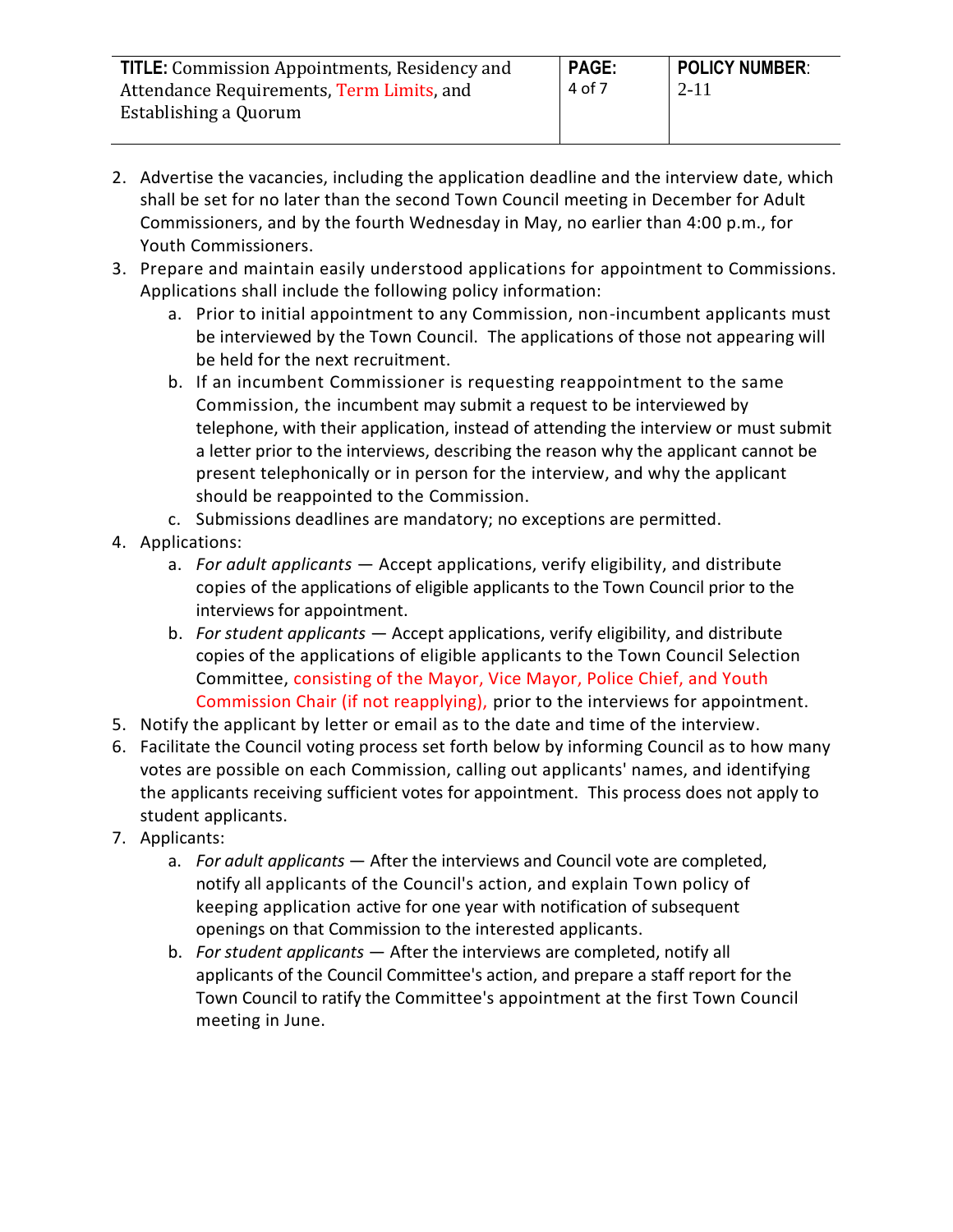| <b>TITLE:</b> Commission Appointments, Residency and | <b>PAGE:</b> | <b>POLICY NUMBER:</b> |
|------------------------------------------------------|--------------|-----------------------|
| Attendance Requirements, Term Limits, and            | 5 of 7       | $2 - 11$              |
| Establishing a Quorum                                |              |                       |

#### **Interview Process**

To ensure the interview process is fair and equitable, each applicant shall be asked the same core questions, provided to the Council by the Town Clerk, for the respective Commission(s). If time permits, the applicant could be asked to expand on an answer and/or address additional questions (not of a personal nature unless it pertains to experience).

### **Balloting Process**

Unless determined otherwise, the Council shall conduct a ballot vote for the appointment of individuals to fill the vacancies for each Commission. Such ballot vote may be conducted at either a regular, adjourned, or special meeting of the Town Council. The ballot vote process shall be conducted as follows:

- 1. The Town Clerk shall provide a ballot to each Town Council member listing the names of all applicants and "None of the above" for each respective Commission. Prior to the vote, the Town Clerk shall publicly announce the position vacancy and all applicant names that are listed on the ballot.
- 2. Each Council member may vote for the same number of applicants as there are current vacancies on the respective Commission. In no case, can a Council Member cast more votes than there are vacancies; or vote for the same candidate more than once on each ballot (i.e. cumulative voting -- e.g. where there are three vacancies, a Council member may not give all three votes to the same candidate). A Council Member is not required to vote for any of the candidates or for the total number of vacancies available.
- 3. The Town Clerk shall collect all ballots and shall publicly announce the name of each Town Council member and how that Council member cast his or her vote. In the case of a tie vote, the Town Clerk will announce that there is a tie and that a run-off vote shall be conducted but will not announce the names of the applicants in the run-off. Once all voting is concluded and a decision made, the votes will be made public. The run-off ballot will also include a "None of the above" option.
- 4. Applicants receiving a majority number of votes shall be deemed appointed to the Commission. In the event of a tie, a run-off vote shall be conducted among the applicants receiving the highest number of votes from the previous round. This shall continue until a majority consensus on an applicant(s) is reached for the number of vacancies to be filled. In the event of an unbreakable tie, the Council may determine an alternative method for selecting the appointee(s) or direct the Town Clerk to re-advertise the vacancy.
- 5. If an applicant(s) is appointed to an Advisory Body which has vacancies for both full and partial, unexpired terms, the length of the appointee's term will be determined by the Mayor.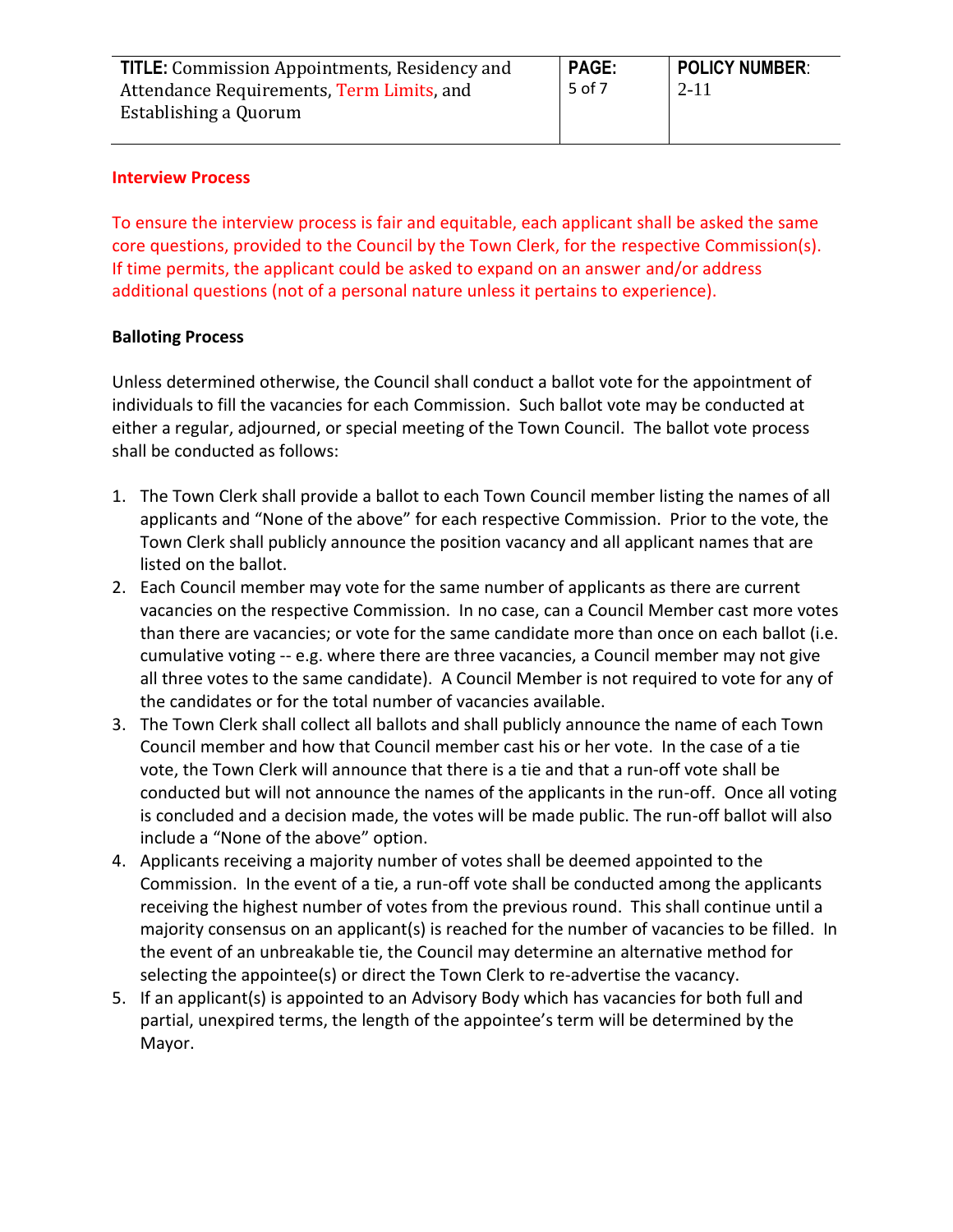| <b>TITLE:</b> Commission Appointments, Residency and | <b>PAGE:</b> | <b>POLICY NUMBER:</b> |
|------------------------------------------------------|--------------|-----------------------|
| Attendance Requirements, Term Limits, and            | 6 of 7       | $2 - 11$              |
| Establishing a Quorum                                |              |                       |

### **B. Mid-Term Recruitments**

During the year, Commissions may experience vacancies that drop the number of filled seats to a number of members that is not sufficient to conduct Commission business. The Commission may request the Council to conduct a mid-term recruitment to fill seats. To the extent possible, the Town Clerk will consolidate mid-term recruitments to minimize the number of recruitments occurring throughout the year. In the event of a vacancy on the Planning Commission, the Town will automatically conduct a mid-term recruitment. Midterm recruitments will not be conducted for student Youth Commissioners. The Town Clerk shall advertise mid-term vacancies on Commissions for at least 15 days.

# **Responsibility and Action: Applicant**

- 1. Read the Commission Appointments, Residency and Attendance Requirements, and Establishing a Quorum Policy, complete and submit to the Town Clerk the application for appointment to a Town Commission by the advertised deadline date and time.
- 2. *For adult applicants:* Attend the Council meeting to be interviewed for Commission appointment.

*For student applicants:* Attend the Council Selection Committee interview session.

- 3. If an incumbent Commission member is requesting reappointment to the same Commission, the incumbent may submit a request to be interviewed by telephone, with their application, instead of attending the interview or must submit a letter prior to the interviews, describing the reason why the applicant cannot be present telephonically or in person for the interview, and why the applicant should be reappointed to the Commission.
- 4. If appointed, prior to starting the Commission term, appointees are required to attend a Commissioner Orientation and take the "Oath of Office."
- 5. Attend Advisory Body meetings once term begins.
- 6. Read the Commissioners' Handbook. The Handbook is to be returned to the Town Clerk when the term is complete.

# **Responsibility and Action: Town Council**

- 1. Review applications.
- 2. *For adult applicants* Interview applicants individually by Commission at a public meeting with all applicants present.

*For student applicants* – Town Council Selection Committee interviews applicants.

- 3. Determine if the incumbents not in attendance and having submitted a letter pursuant to this Policy should be considered for reappointment.
- 4. If there are limited applications for any vacancy to a Commission, the Mayor, on behalf of the Council, may request that the Town Clerk re-advertise the vacancy, reschedule the interviews, and notify all applicants of the new interview date.